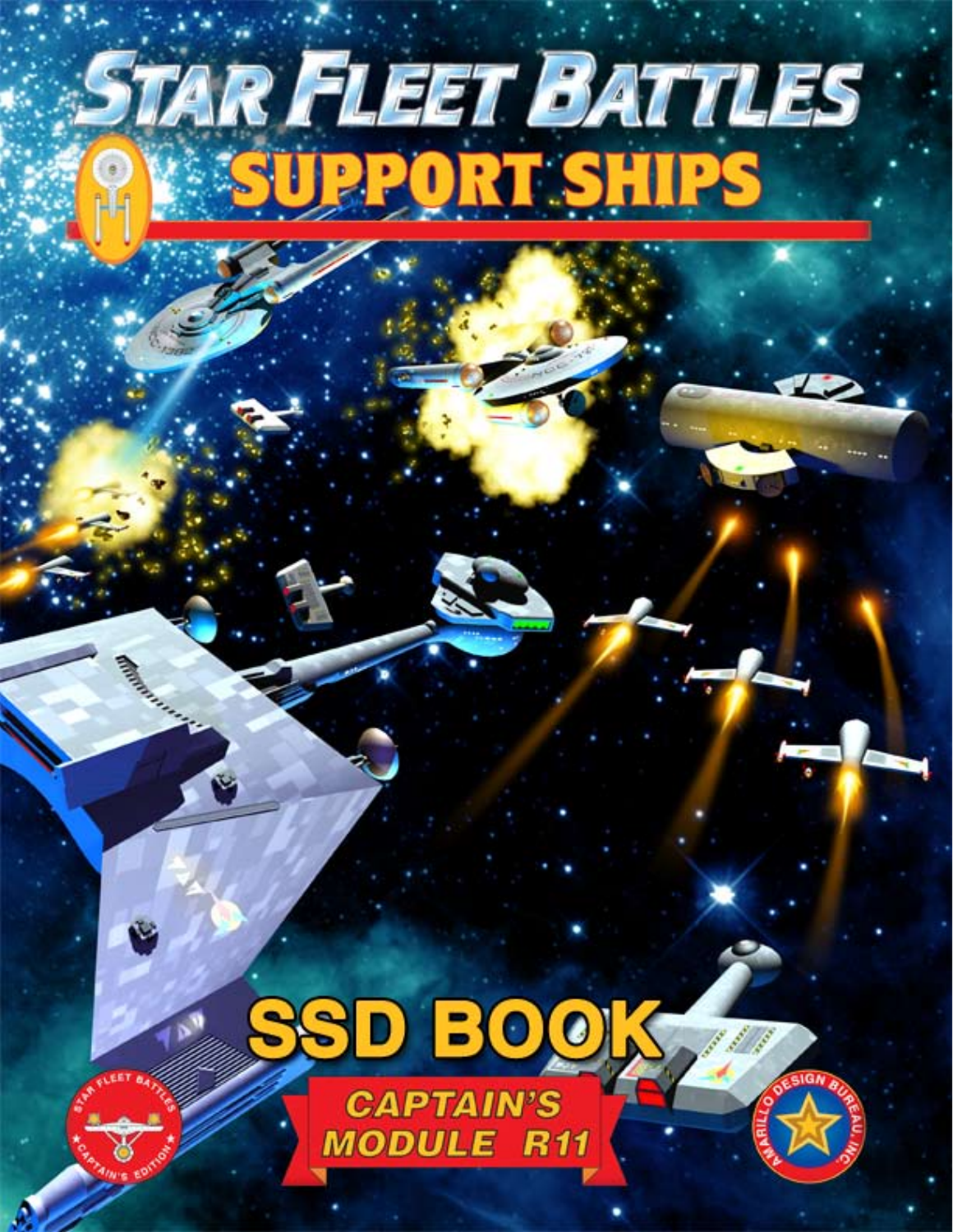# ★ STAR FLEET BATTLES ★ SUPPORT SHIPS MODULE R11 — SSD BOOK

## **TABLE OF CO**

| <b>GENERAL UNITS</b> |                 |  |
|----------------------|-----------------|--|
| <b>D1.60</b>         | Eroightor ckide |  |

| R1.72Civilian Planetary Operations Base3       |  |
|------------------------------------------------|--|
| R1.73Civilian Small Operations Base3           |  |
| R1.74Heavy Auxiliary Troop Transport4          |  |
| R1.75Large Auxiliary Heavy Fighter Carrier5    |  |
| R1.76Small Auxiliary Heavy Fighter Carrier 6   |  |
|                                                |  |
|                                                |  |
|                                                |  |
|                                                |  |
| R1.81Advanced Technology Fleet Repair Dock  11 |  |
|                                                |  |
|                                                |  |
|                                                |  |
|                                                |  |
|                                                |  |
|                                                |  |

#### **FEDERATION UNITS**

| R2.134New Heavy Fighter Carrier 19     |  |
|----------------------------------------|--|
|                                        |  |
|                                        |  |
| R2.138National Guard Survey Cruiser 22 |  |
|                                        |  |
|                                        |  |
|                                        |  |
|                                        |  |
|                                        |  |

### **KLINGON UNITS**

| R3.152AD5W Heavy Escort Cruiser 27 |  |
|------------------------------------|--|
|                                    |  |
|                                    |  |
|                                    |  |
|                                    |  |
|                                    |  |
|                                    |  |
|                                    |  |
|                                    |  |

#### **ROMULAN UNITS**

| R4.127SuperHawk-U Division Control Ship 35 |  |
|--------------------------------------------|--|
| R4.128FarHawk-K Heavy Cruiser  36          |  |
|                                            |  |
| R4.130FireHawk-M Heavy Escort Cruiser 38   |  |
| R4.131KD5RS War Cruiser Scout 39           |  |
| R4.132Screech Owl Heavy Scout 40           |  |
|                                            |  |
| R4.134Fast SparrowHawk-A Light Cruiser 42  |  |
| <b>KZINTI UNITS</b>                        |  |
|                                            |  |
|                                            |  |
|                                            |  |
|                                            |  |
|                                            |  |
| R5.113War Destroyer Transport 48           |  |
| $CCDM$ $HMTC$                              |  |

| <b>CONTENTS:</b>                                                                                                                                       |
|--------------------------------------------------------------------------------------------------------------------------------------------------------|
| R6.100Local Defense Scout Cruiser54                                                                                                                    |
| THOLIAN UNITS                                                                                                                                          |
| <b>ORION UNITS</b>                                                                                                                                     |
| <b>HYDRAN UNITS</b><br>R9.116 Lord High Executioner Division Control Ship  62<br>R9.122 Pegasus-R Survey Cruiser 66                                    |
| <b>ANDROMEDAN UNITS</b><br>R10.67 Construction Battle Station69                                                                                        |
| <b>LYRAN UNITS</b>                                                                                                                                     |
| <b>WYN UNITS</b>                                                                                                                                       |
| <b>ISC UNITS</b><br>R13.84 System Defense Destroyer82                                                                                                  |
| <b>OTHER UNITS</b><br>R14.46 LDR Military Police Transport89<br>R15.35 Seltorian Division Control Ship91<br>R15.36 Seltorian New Heavy Scout Cruiser92 |

R15.37.....Seltorian Light Scout Cruiser........................93 R15.38.....Seltorian Light PF Tender.............................94 R17.38.....Vudar Light PF Tender.................................95

#### **GORN UNITS** R6.93.......Division Control Ship.................................. 49

Purchasers of this product have the permission of the copyright holder to make (or have made) a reasonable number of copies of these SSDs for their own personal use or for use in tournaments. Reproduction for sale is not authorized. R17.39.....Vudar Division Control Ship..........................96